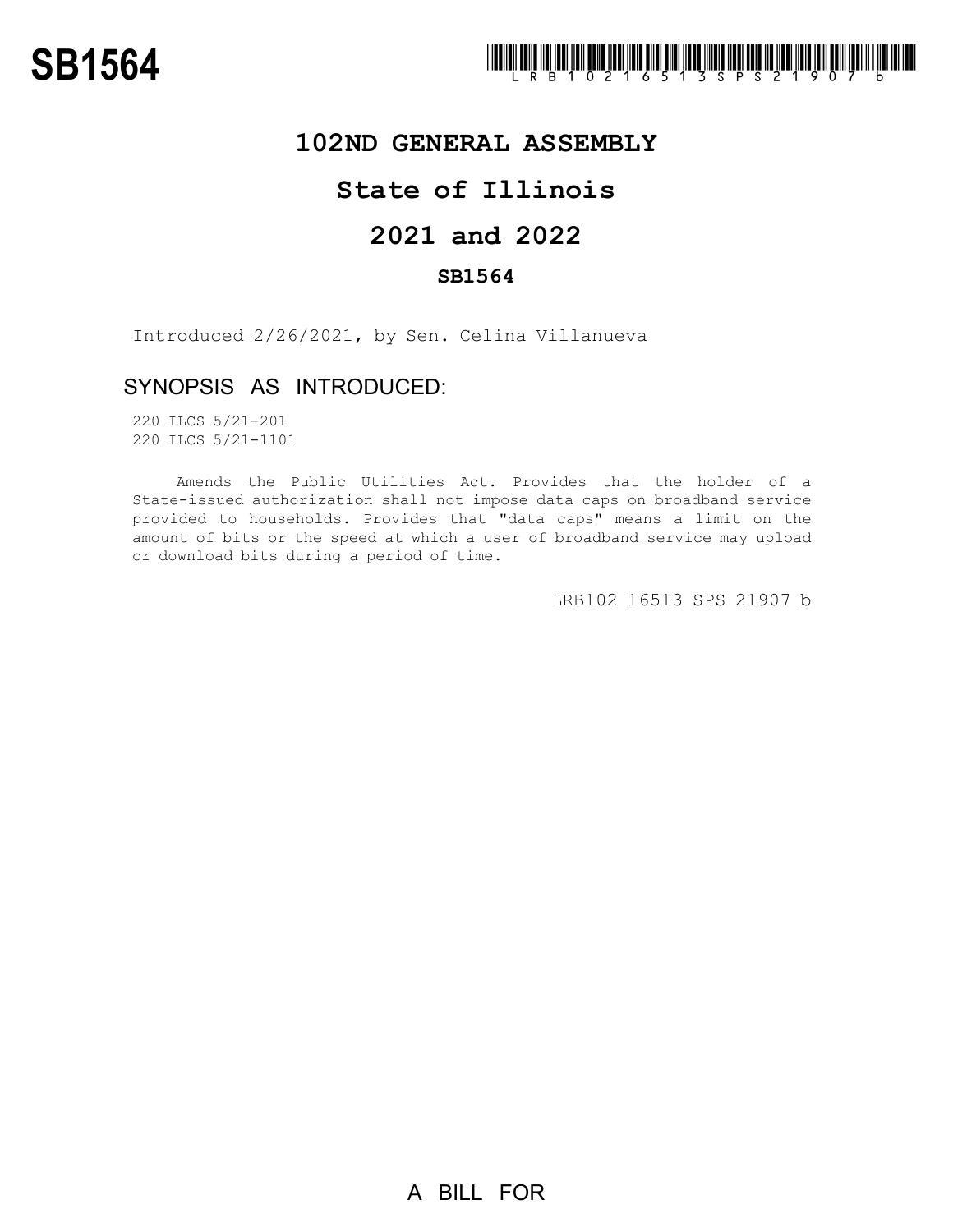1

AN ACT concerning regulation.

#### **Be it enacted by the People of the State of Illinois, represented in the General Assembly:** 2 3

Section 5. The Public Utilities Act is amended by changing Sections 21-201 and 21-1101 as follows: 4 5

(220 ILCS 5/21-201) 6

(Section scheduled to be repealed on December 31, 2021) Sec. 21-201. Definitions. As used in this Article: 7 8

(a) "Access" means that the cable or video provider is capable of providing cable services or video services at the household address using any technology, other than direct-to-home satellite service, that provides 2-way broadband Internet capability and video programming, content, and functionality, regardless of whether any customer has ordered service or whether the owner or landlord or other responsible person has granted access to the household. If more than one technology is used, the technologies shall provide similar 2-way broadband Internet accessibility and similar video programming. 9 10 11 12 13 14 15 16 17 18 19

(b) "Basic cable or video service" means any cable or video service offering or tier that includes the retransmission of local television broadcast signals. 20 21 22

(c) "Broadband service" means a high speed service 23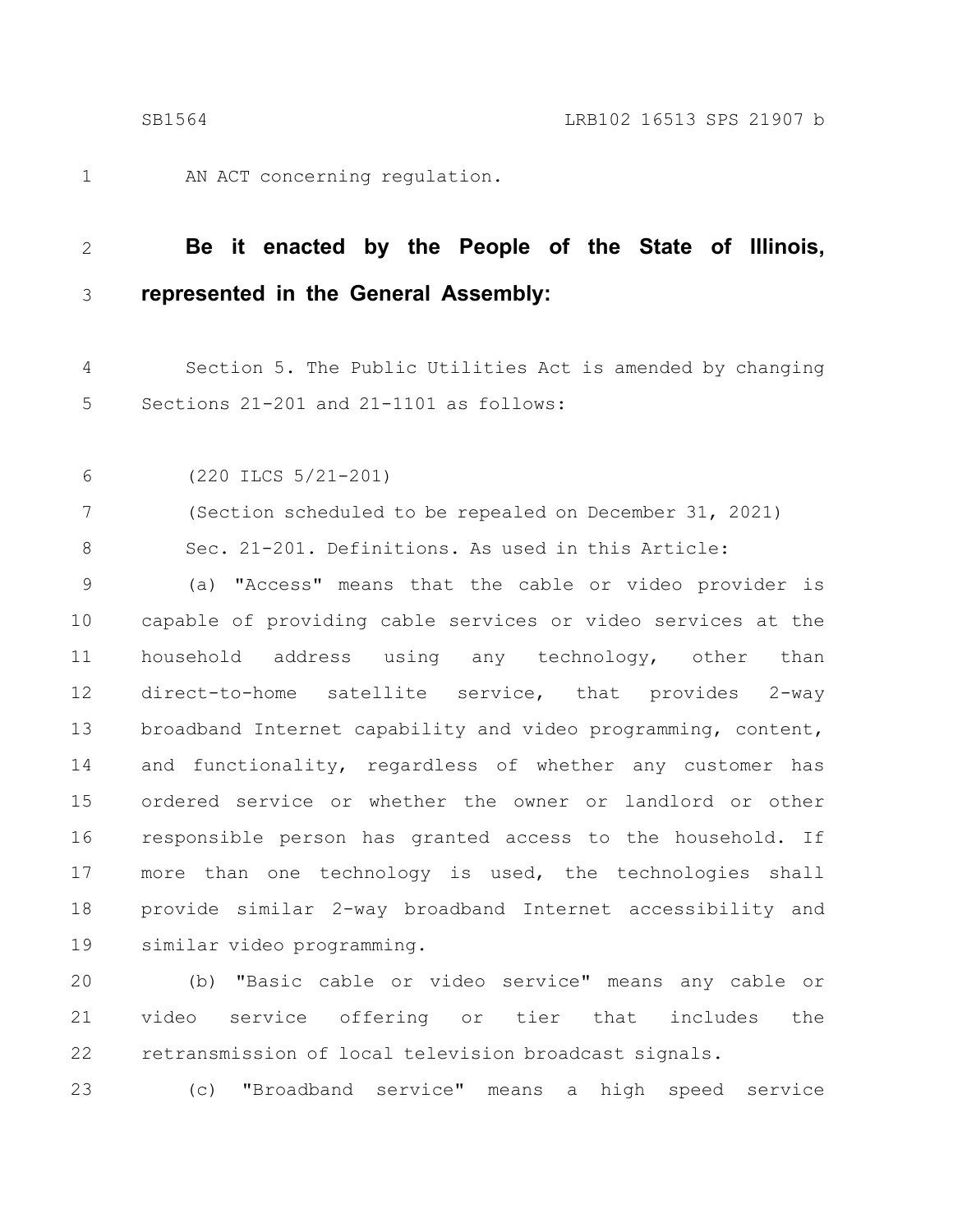connection to the public Internet capable of supporting, in at least one direction, a speed in excess of 200 kilobits per second (kbps) to the network demarcation point at the subscriber's premises. 1 2 3 4

(d) "Cable operator" means that term as defined in item (5) of 47 U.S.C. 522. 5 6

(e) "Cable service" means that term as defined in item (6) of 47 U.S.C. 522. 7 8

(f) "Cable system" means that term as defined in item (7) of 47 U.S.C. 522. 9 10

11

(g) "Commission" means the Illinois Commerce Commission.

(h) "Competitive cable service or video service provider" means a person or entity that is providing or seeks to provide cable service or video service in an area where there is at least one incumbent cable operator. 12 13 14 15

(h-5) "Data caps" means a limit on the amount of bits or the speed at which a user of broadband service may upload or download bits during a period of time. 16 17 18

(i) "Designated market area" means a designated market area, as determined by Nielsen Media Research and published in the 1999-2000 Nielsen Station Index Directory and Nielsen Station Index United States Television Household Estimates or any successor publication. For any designated market area that crosses State lines, only households in the portion of the designated market area that is located within the holder's telecommunications service area in the State where access to 19 20 21 22 23 24 25 26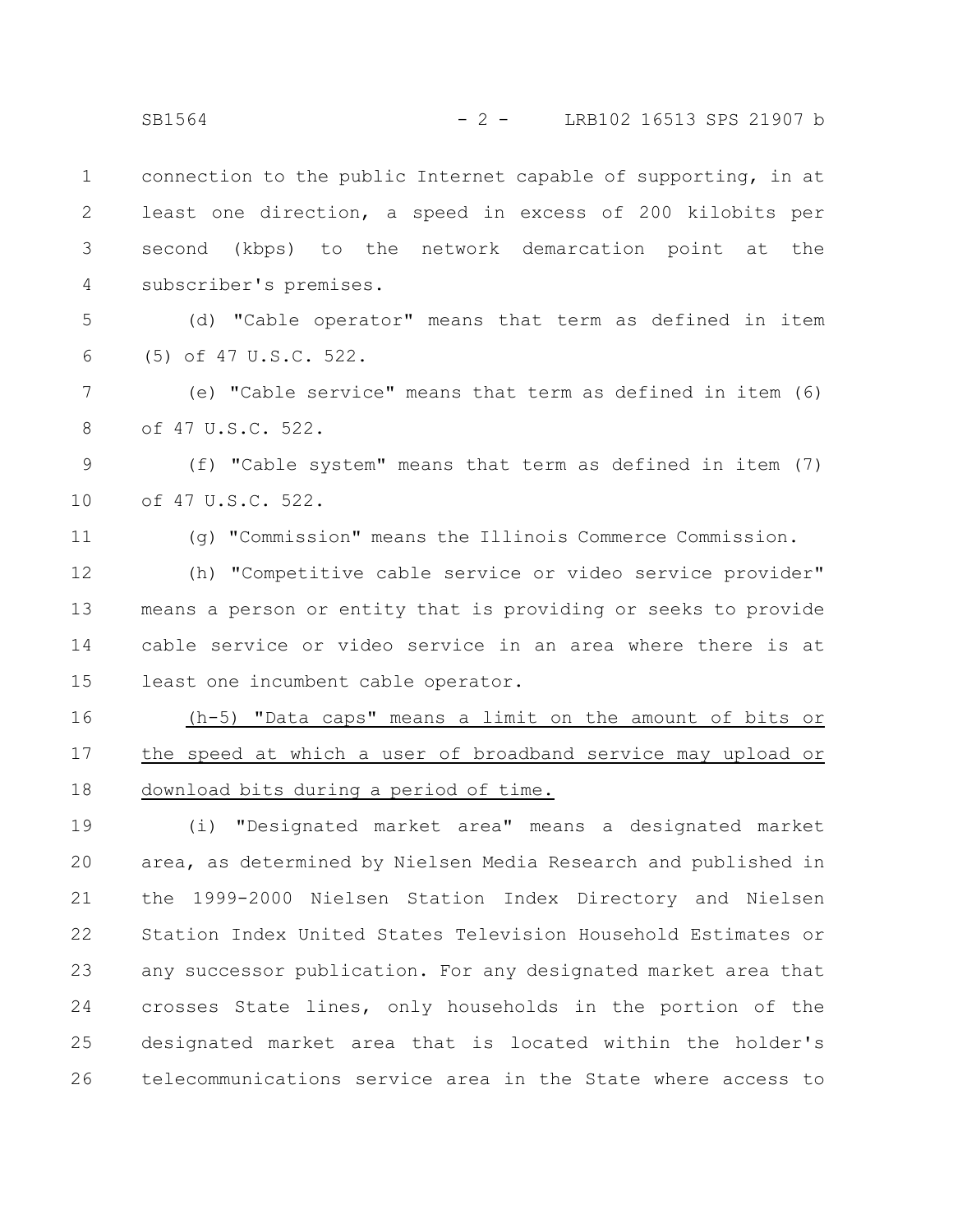SB1564 - 3 - LRB102 16513 SPS 21907 b

video service will be offered shall be considered. 1

(j) "Footprint" means the geographic area designated by the cable service or video service provider as the geographic area in which it will offer cable services or video services during the period of its State-issued authorization. Each footprint shall be identified in terms of either (i) exchanges, as that term is defined in Section 13-206 of this Act; (ii) a collection of United States Census Bureau Block numbers (13 digit); (iii) if the area is smaller than the areas identified in either (i) or (ii), by geographic information system digital boundaries meeting or exceeding national map accuracy standards; or (iv) local units of government. 2 3 4 5 6 7 8 9 10 11 12

(k) "Holder" means a person or entity that has received authorization to offer or provide cable or video service from the Commission pursuant to Section 21-401 of this Article. 13 14 15

(l) "Household" means a house, an apartment, a mobile home, a group of rooms, or a single room that is intended for occupancy as separate living quarters. Separate living quarters are those in which the occupants live and eat separately from any other persons in the building and that have direct access from the outside of the building or through a common hall. This definition is consistent with the United States Census Bureau, as that definition may be amended thereafter. 16 17 18 19 20 21 22 23 24

(m) "Incumbent cable operator" means a person or entity that provided cable services or video services in a particular 25 26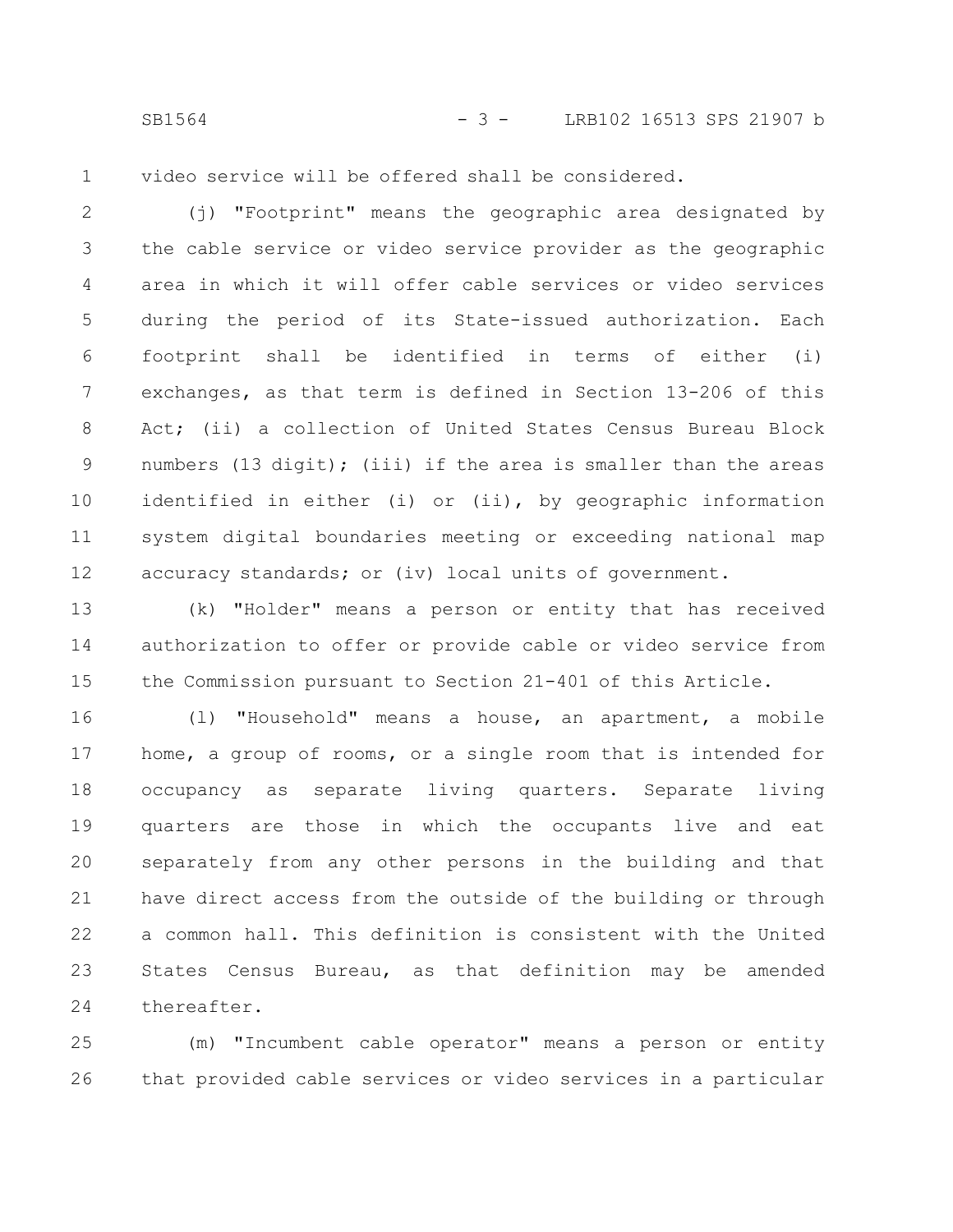area under a franchise agreement with a local unit of government pursuant to Section 11-42-11 of the Illinois Municipal Code (65 ILCS 5/11-42-11) or Section 5-1095 of the Counties Code (55 ILCS 5/5-1095) on January 1, 2007. 1 2 3 4

(n) "Local franchising authority" means the local unit of government that has or requires a franchise with a cable operator, a provider of cable services, or a provider of video services to construct or operate a cable or video system or to offer cable services or video services under Section 11-42-11 of the Illinois Municipal Code (65 ILCS 5/11-42-11) or Section 5-1095 of the Counties Code (55 ILCS 5/5-1095). 5 6 7 8 9 10 11

(o) "Local unit of government" means a city, village, incorporated town, or county. 12 13

(p) "Low-income household" means those residential households located within the holder's existing telephone service area where the average annual household income is less than \$35,000, based on the United States Census Bureau estimates adjusted annually to reflect rates of change and distribution. 14 15 16 17 18 19

(q) "Public rights-of-way" means the areas on, below, or above a public roadway, highway, street, public sidewalk, alley, waterway, or utility easements dedicated for compatible uses. 20 21 22 23

(r) "Service" means the provision of cable service or video service to subscribers and the interaction of subscribers with the person or entity that has received 24 25 26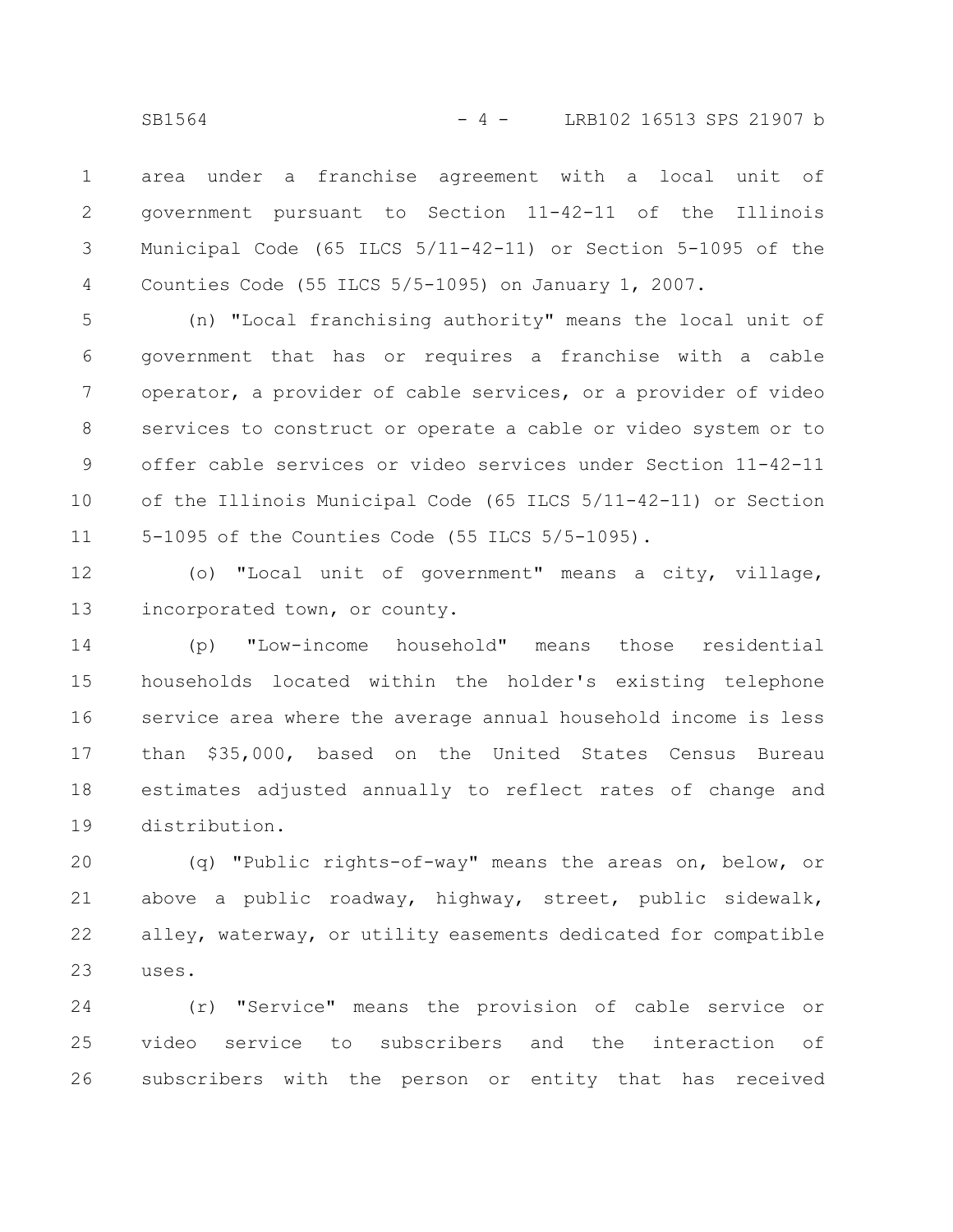authorization to offer or provide cable or video service from the Commission pursuant to Section 21-401 of this Act. 1 2

(s) "Service provider fee" means the amount paid under Section 21-801 of this Act by the holder to a municipality, or in the case of an unincorporated service area to a county, for service areas within its territorial jurisdiction, but under no circumstances shall the service provider fee be paid to more than one local unit of government for the same portion of the holder's service area. 3 4 5 6 7 8 9

(t) "Telecommunications service area" means the area designated by the Commission as the area in which a telecommunications company was obligated to provide non-competitive local telephone service as of February 8, 1996 as incorporated into Section 13-202.5 of this Act. 10 11 12 13 14

(u) "Video programming" means that term as defined in item (20) of 47 U.S.C. 522. 15 16

(v) "Video service" means video programming and subscriber interaction, if any, that is required for the selection or use of such video programming services, and that is provided through wireline facilities located at least in part in the public rights-of-way without regard to delivery technology, including Internet protocol technology. This definition does not include any video programming provided by a commercial mobile service provider defined in subsection (d) of 47 U.S.C. 332 or any video programming provided solely as part of, and via, service that enables users to access content, 17 18 19 20 21 22 23 24 25 26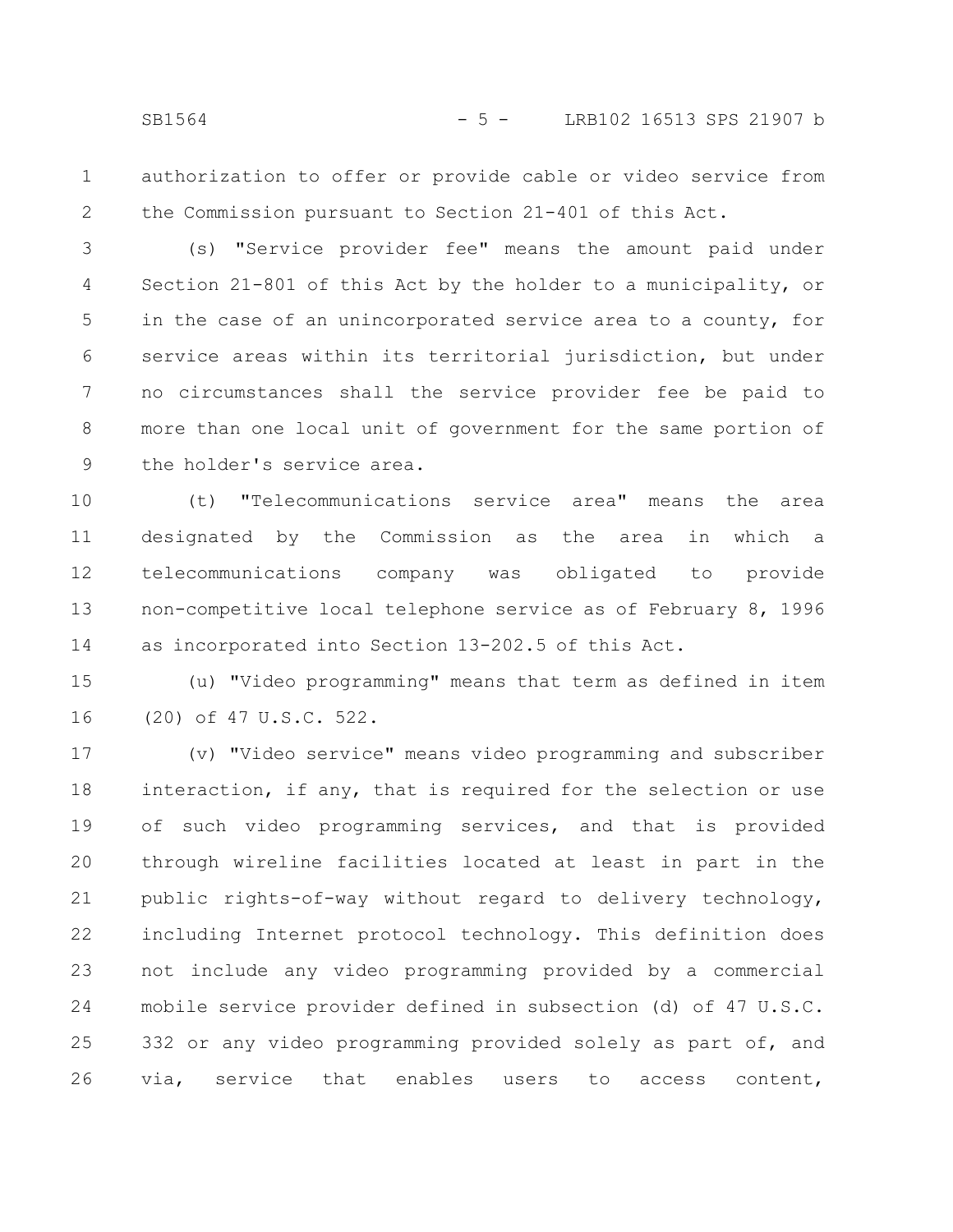information, electronic mail, or other services offered over the public Internet. (Source: P.A. 100-20, eff. 7-1-17.) (220 ILCS 5/21-1101) (Section scheduled to be repealed on December 31, 2021) Sec. 21-1101. Requirements to provide video services. (a) The holder of a State-issued authorization shall not deny access to cable service or video service to any potential residential subscribers because of the race or income of the residents in the local area in which the potential subscribers reside. (b) (Blank). (c)(1) If the holder of a State-issued authorization is using telecommunications facilities to provide cable or video service and has more than 1,000,000 telecommunications access lines in this State, the holder shall provide access to its cable or video service to a number of households equal to at least 35% of the households in the holder's telecommunications service area in the State within 3 years after the date a holder receives a State-issued authorization from the Commission and to a number not less than 50% of these households within 5 years after the date a holder receives a State-issued authorization from the Commission; provided that the holder of a State-issued authorization is not required to 1 2 3 4 5 6 7 8 9 10 11 12 13 14 15 16 17 18 19 20 21 22 23 24 SB1564 - 6 - LRB102 16513 SPS 21907 b

meet the 50% requirement in this paragraph (1) until 2 years

25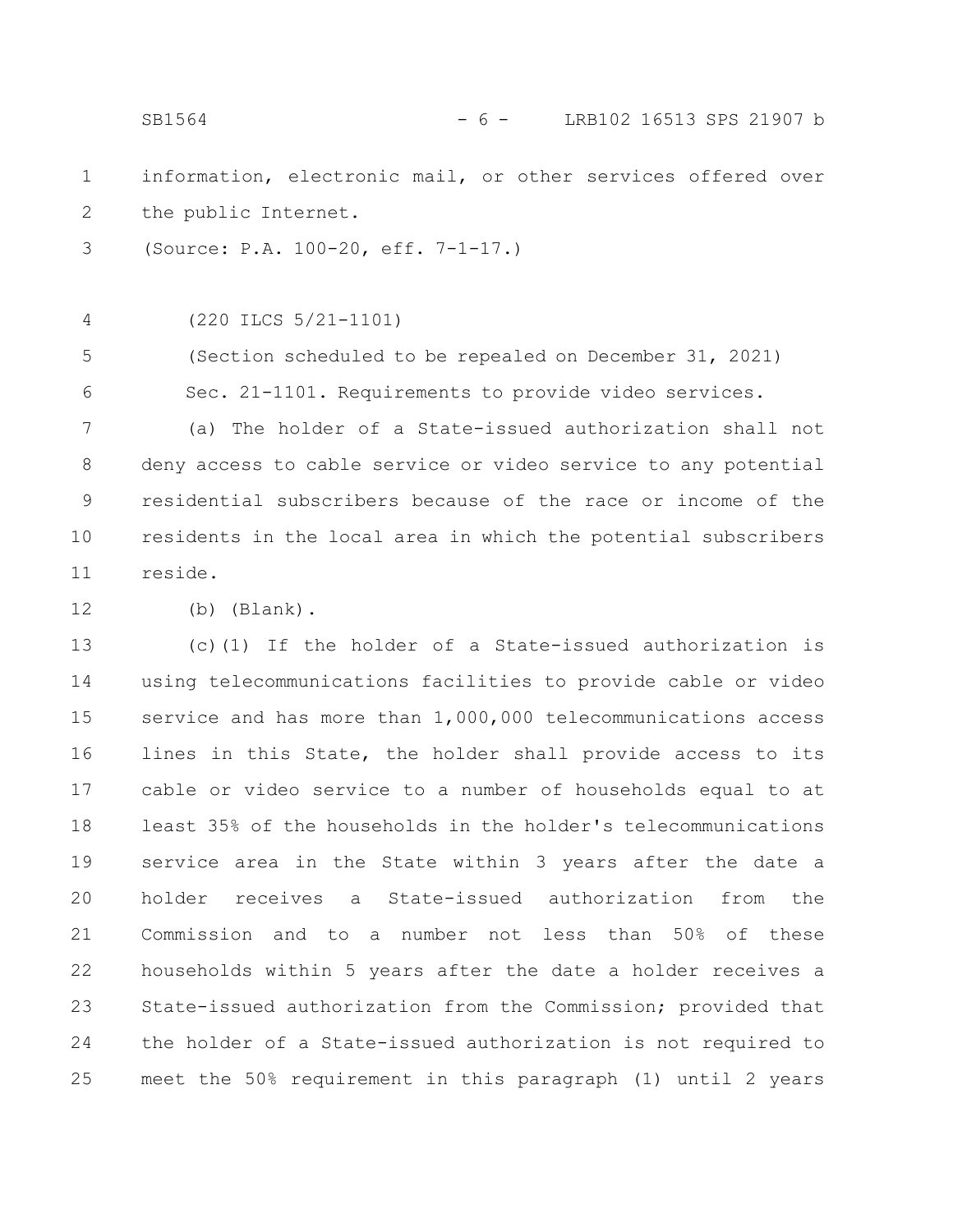after at least 15% of the households with access to the holder's video service subscribe to the service for 6 consecutive months. 1 2 3

The holder's obligation to provide such access in the State shall be distributed, as the holder determines, within 3 designated market areas, one in each of the northeastern, central, and southwestern portions of the holder's telecommunications service area in the State. The designated market area for the northeastern portion shall consist of 2 separate and distinct reporting areas: (i) a city with more than 1,000,000 inhabitants, and (ii) all other local units of government on a combined basis within such designated market area in which it offers video service. 4 5 6 7 8 9 10 11 12 13

If any state, in which a holder subject to this subsection (c) or one of its affiliates provides or seeks to provide cable or video service, adopts a law permitting state-issued authorization or statewide franchises to provide cable or video service that requires a cable or video provider to offer service to more than 35% of the households in the cable or video provider's service area in that state within 3 years, holders subject to this subsection (c) shall provide service in this State to the same percentage of households within 3 years of adoption of such law in that state. 14 15 16 17 18 19 20 21 22 23

Furthermore, if any state, in which a holder subject to this subsection (c) or one of its affiliates provides or seeks to provide cable or video service, adopts a law requiring a 24 25 26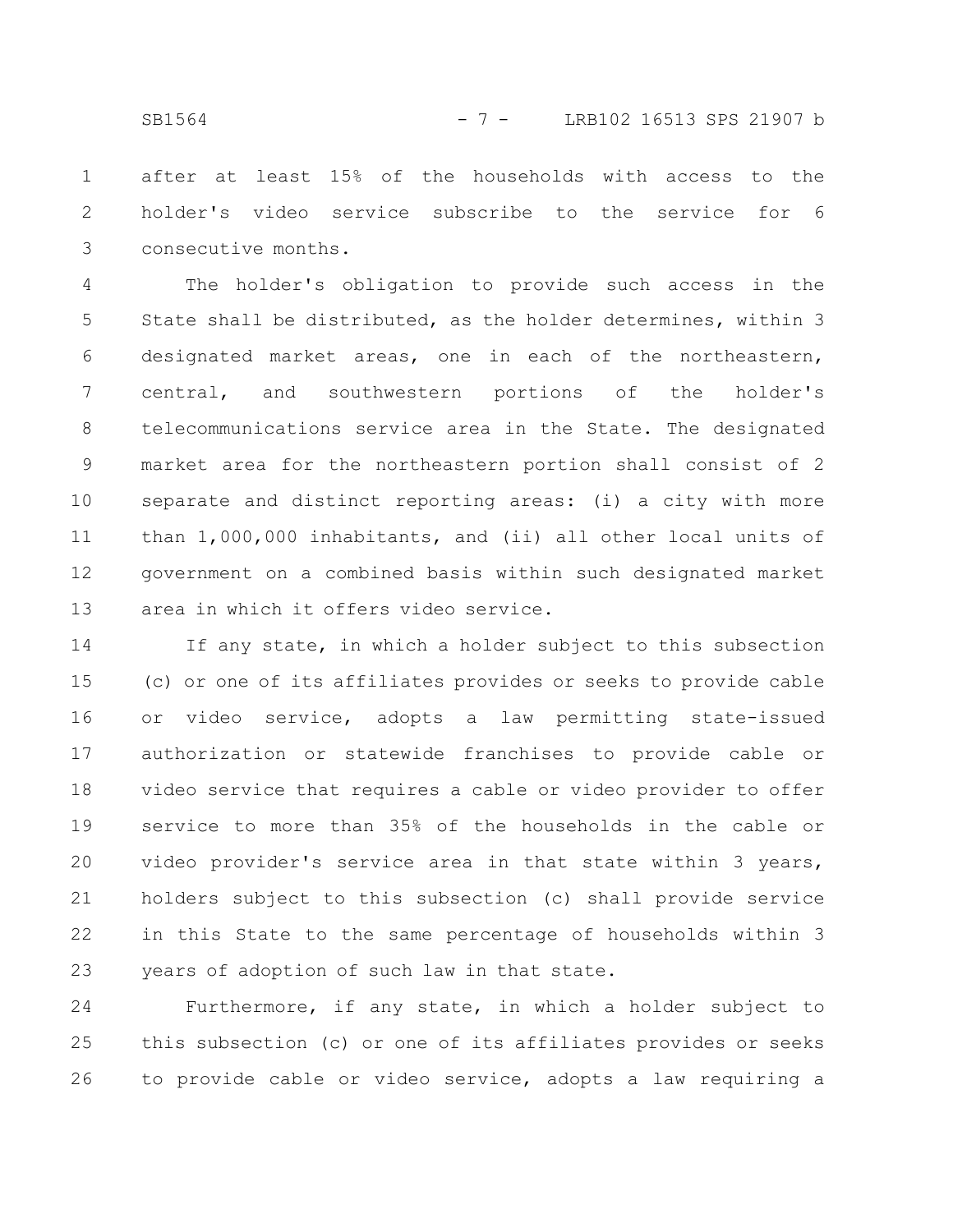holder of a state-issued authorization or statewide franchises to offer cable or video service to more than 35% of its households if less than 15% of the households with access to the holder's video service subscribe to the service for 6 consecutive months, then as a precondition to further build-out, holders subject to this subsection (c) shall be subject to the same percentage of service subscription in meeting its obligation to provide service to 50% of the households in this State. 1 2 3 4 5 6 7 8 9

(2) Within 3 years after the date a holder receives a State-issued authorization from the Commission, at least 30% of the total households with access to the holder's cable or video service shall be low-income. 10 11 12 13

Within each designated market area listed in paragraph (1) of this subsection (c), the holder's obligation to offer service to low-income households shall be measured by each exchange, as that term is defined in Section 13-206 of this Act in which the holder chooses to provide cable or video service. The holder is under no obligation to serve or provide access to an entire exchange; however, in addition to the statewide obligation to provide low-income access provided by this Section, in each exchange in which the holder chooses to provide cable or video service, the holder shall provide access to a percentage of low-income households that is at least equal to the percentage of the total low-income households within that exchange. 14 15 16 17 18 19 20 21 22 23 24 25 26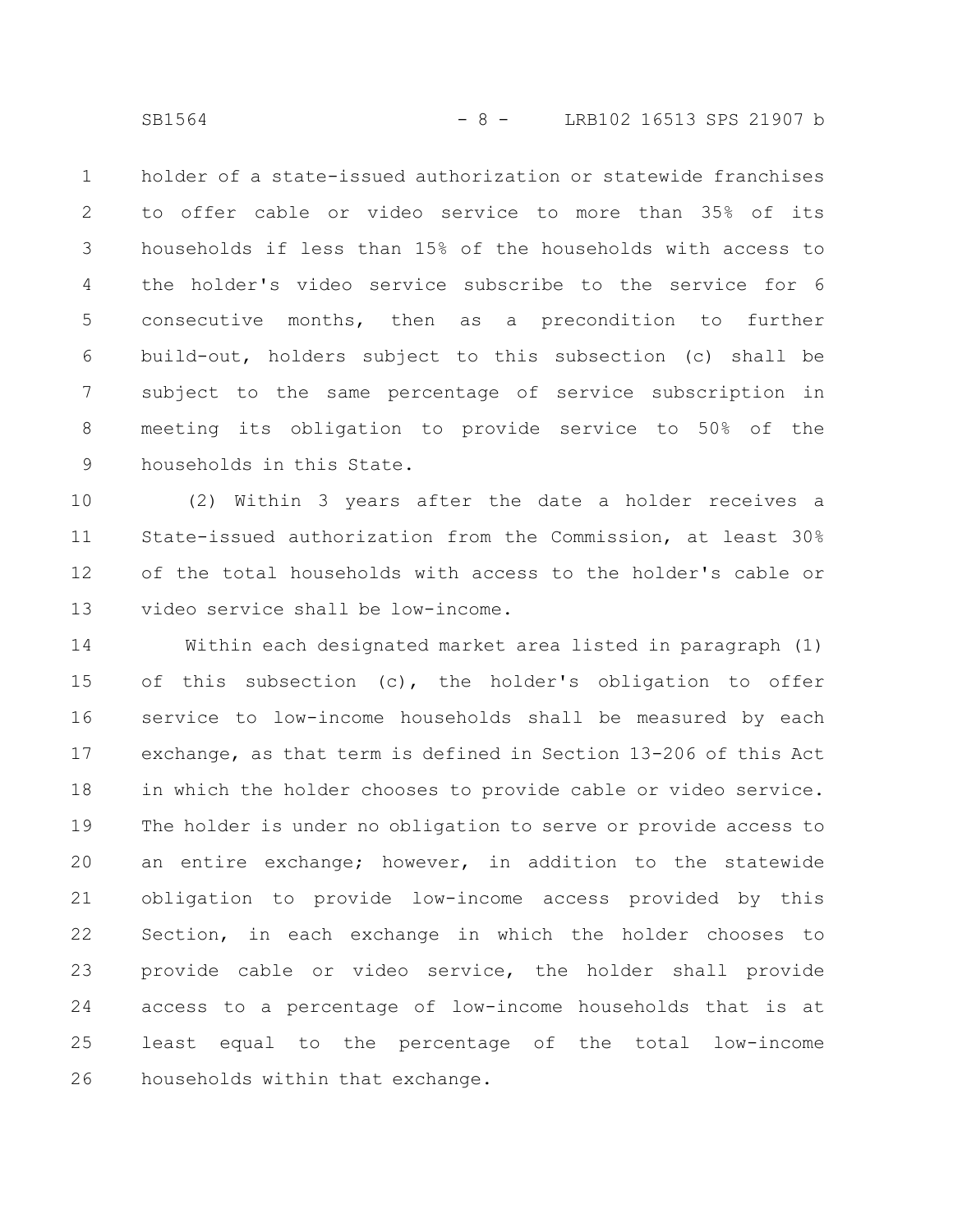SB1564 - 9 - LRB102 16513 SPS 21907 b

(d)(1) All other holders shall only provide access to one or more exchanges, as that term is defined in Section 13-206 of this Act, or to local units of government and shall provide access to their cable or video service to a number of households equal to 35% of the households in the exchange or local unit of government within 3 years after the date a holder receives a State-issued authorization from the Commission and to a number not less than 50% of these households within 5 years after the date a holder receives a State-issued authorization from the Commission, provided that if the holder is an incumbent cable operator or any successor-in-interest company, it shall be obligated to provide access to cable or video services within the jurisdiction of a local unit of government at the same levels required by the local franchising authorities for that local unit of government on June 30, 2007 (the effective date of Public Act 95-9). 1 2 3 4 5 6 7 8 9 10 11 12 13 14 15 16

(2) Within 3 years after the date a holder receives a State-issued authorization from the Commission, at least 30% of the total households with access to the holder's cable or video service shall be low-income. 17 18 19 20

Within each designated exchange, as that term is defined in Section 13-206 of this Act, or local unit of government listed in paragraph (1) of this subsection (d), the holder's obligation to offer service to low-income households shall be measured by each exchange or local unit of government in which the holder chooses to provide cable or video service. Except 21 22 23 24 25 26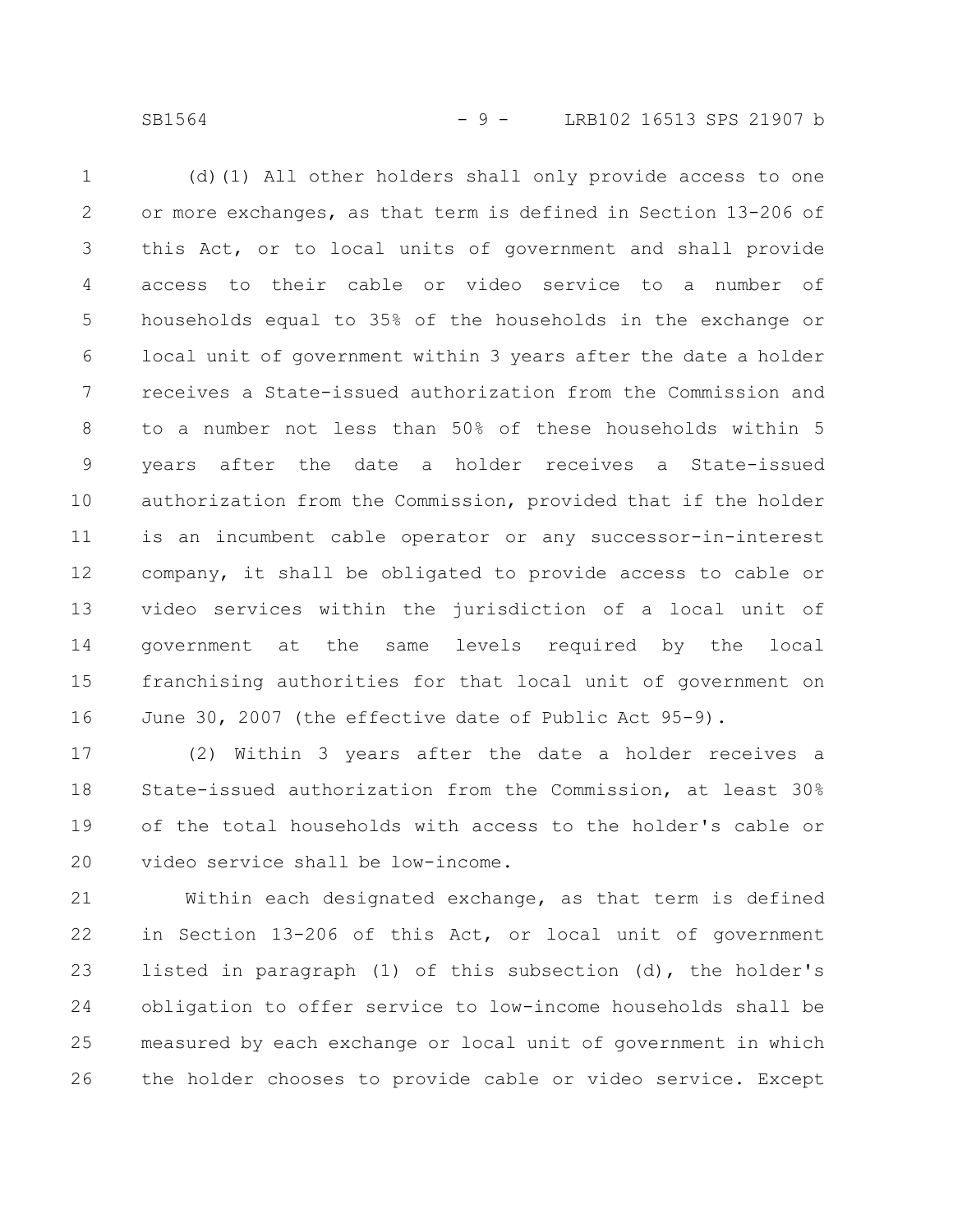as provided in paragraph (1) of this subsection (d), the holder is under no obligation to serve or provide access to an entire exchange or local unit of government; however, in addition to the statewide obligation to provide low-income access provided by this Section, in each exchange or local unit of government in which the holder chooses to provide cable or video service, the holder shall provide access to a percentage of low-income households that is at least equal to the percentage of the total low-income households within that exchange or local unit of government. 1 2 3 4 5 6 7 8 9 10

(e) A holder subject to subsection (c) of this Section shall provide wireline broadband service, defined as wireline service, capable of supporting, in at least one direction, a speed in excess of 200 kilobits per second (kbps), to the network demarcation point at the subscriber's premises, to a number of households equal to 90% of the households in the holder's telecommunications service area by December 31, 2008, or shall pay within 30 days of December 31, 2008 a sum of \$15,000,000 to the Digital Divide Elimination Infrastructure Fund established pursuant to Section 13-301.3 of this Act, or any successor fund established by the General Assembly. In that event the holder is required to make a payment pursuant to this subsection (e), the holder shall have no further accounting for this payment, which shall be used in any part of the State for the purposes established in the Digital Divide Elimination Infrastructure Fund or for broadband deployment. 11 12 13 14 15 16 17 18 19 20 21 22 23 24 25 26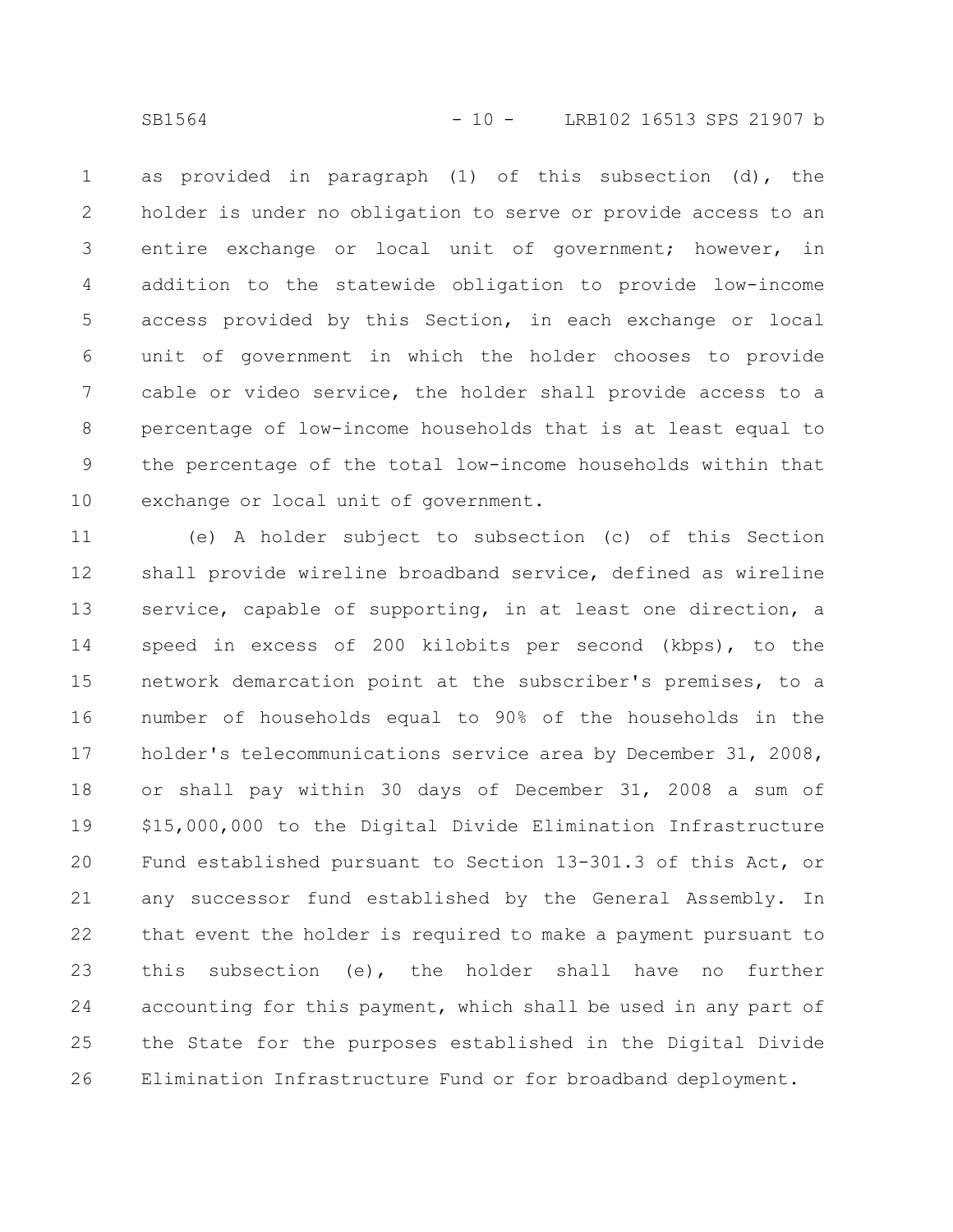SB1564 - 11 - LRB102 16513 SPS 21907 b

(f) The holder of a State-issued authorization may satisfy the requirements of subsections (c) and (d) of this Section through the use of any technology, which shall not include direct-to-home satellite service, that offers service, functionality, and content that is demonstrably similar to that provided through the holder's video service system. 1 2 3 4 5 6

(g) In any investigation into or complaint alleging that the holder of a State-issued authorization has failed to meet the requirements of this Section, the following factors may be considered in justification or mitigation or as justification for an extension of time to meet the requirements of subsections (c) and (d) of this Section: 7 8 9 10 11 12

(1) The inability to obtain access to public and private rights-of-way under reasonable terms and conditions. 13 14 15

(2) Barriers to competition arising from existing exclusive service arrangements in developments or buildings. 16 17 18

(3) The inability to access developments or buildings using reasonable technical solutions under commercially reasonable terms and conditions. 19 20 21

22

23

(4) Natural disasters.

(5) Other factors beyond the control of the holder.

(h) If the holder relies on the factors identified in subsection (g) of this Section in response to an investigation or complaint, the holder shall demonstrate the following: 24 25 26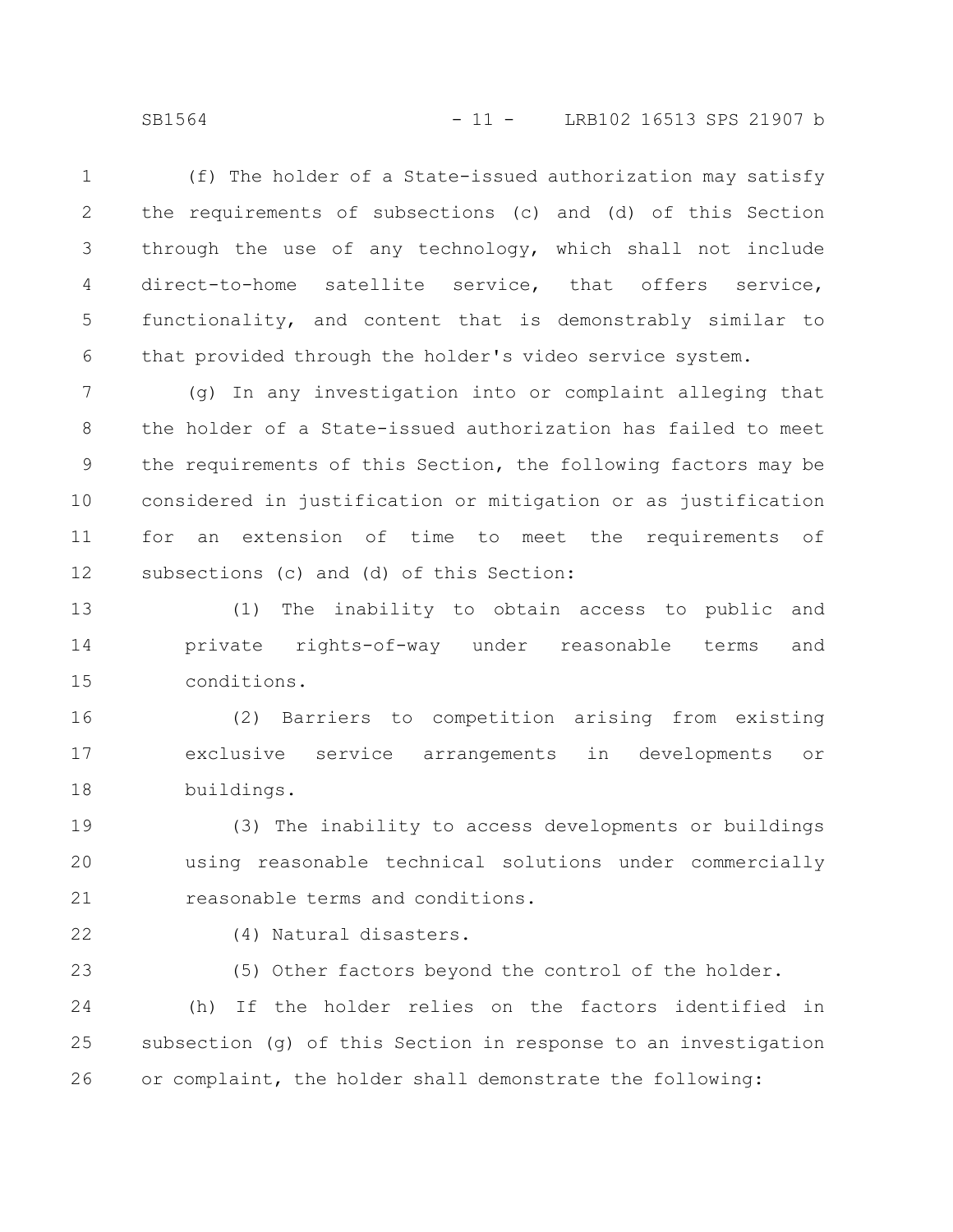- (1) what substantial effort the holder of a State-issued authorization has taken to meet the requirements of subsection (a) or (c) of this Section; 1 2 3
- (2) which portions of subsection (g) of this Section apply; and 4 5

(3) the number of days it has been delayed or the requirements it cannot perform as a consequence of subsection (g) of this Section. 6 7 8

(i) The factors in subsection (g) of this Section may be considered by the Attorney General or by a court of competent jurisdiction in determining whether the holder is in violation of this Article. 9 10 11 12

(j) Every holder of a State-issued authorization, no later than April 1, 2009, and annually no later than April 1 thereafter, shall report to the Commission for each of the service areas as described in subsections (c) and (d) of this Section in which it provides access to its video service in the State, the following information: 13 14 15 16 17 18

19

(1) Cable service and video service information:

(A) The number of households in the holder's telecommunications service area within each designated market area as described in subsection (c) of this Section or exchange or local unit of government as described in subsection (d) of this Section in which it offers video service. 20 21 22 23 24 25

26

(B) The number of households in the holder's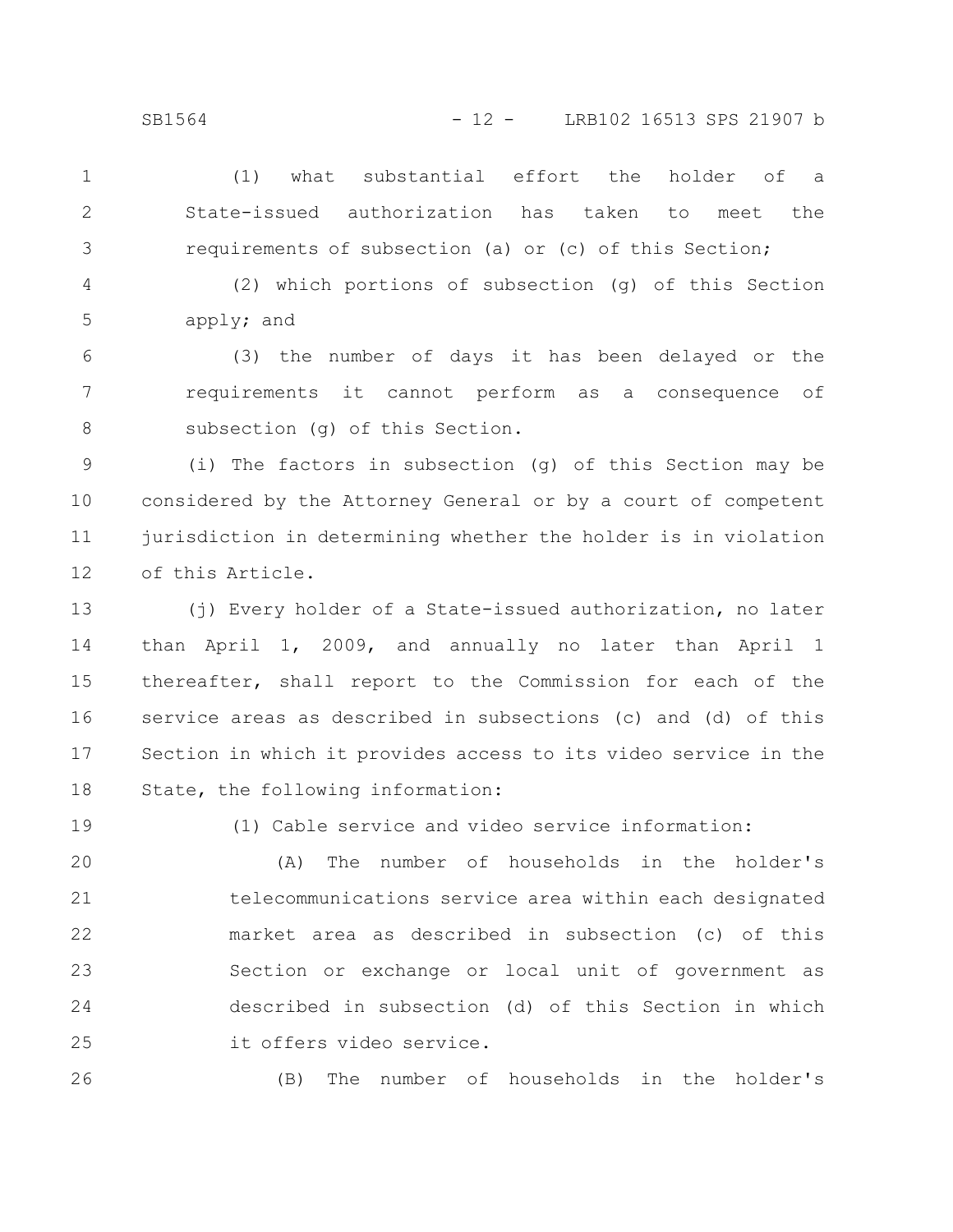telecommunications service area within each designated market area as described in subsection (c) of this Section or exchange or local unit of government as described in subsection (d) of this Section that are offered access to video service by the holder.

(C) The number of households in the holder's telecommunications service area in the State.

(D) The number of households in the holder's telecommunications service area in the State that are offered access to video service by the holder. 8 9 10

(2) Low-income household information:

(A) The number of low-income households in the holder's telecommunications service area within each designated market area as described in subsection (c) of this Section, as further identified in terms of exchanges, or exchange or local unit of government as described in subsection (d) of this Section in which it offers video service. 12 13 14 15 16 17 18

(B) The number of low-income households in the holder's telecommunications service area within each designated market area as described in subsection (c) of this Section, as further identified in terms of exchanges, or exchange or local unit of government as described in subsection (d) of this Section in the State that are offered access to video service by the holder. 19 20 21 22 23 24 25 26

1

2

3

4

5

6

7

11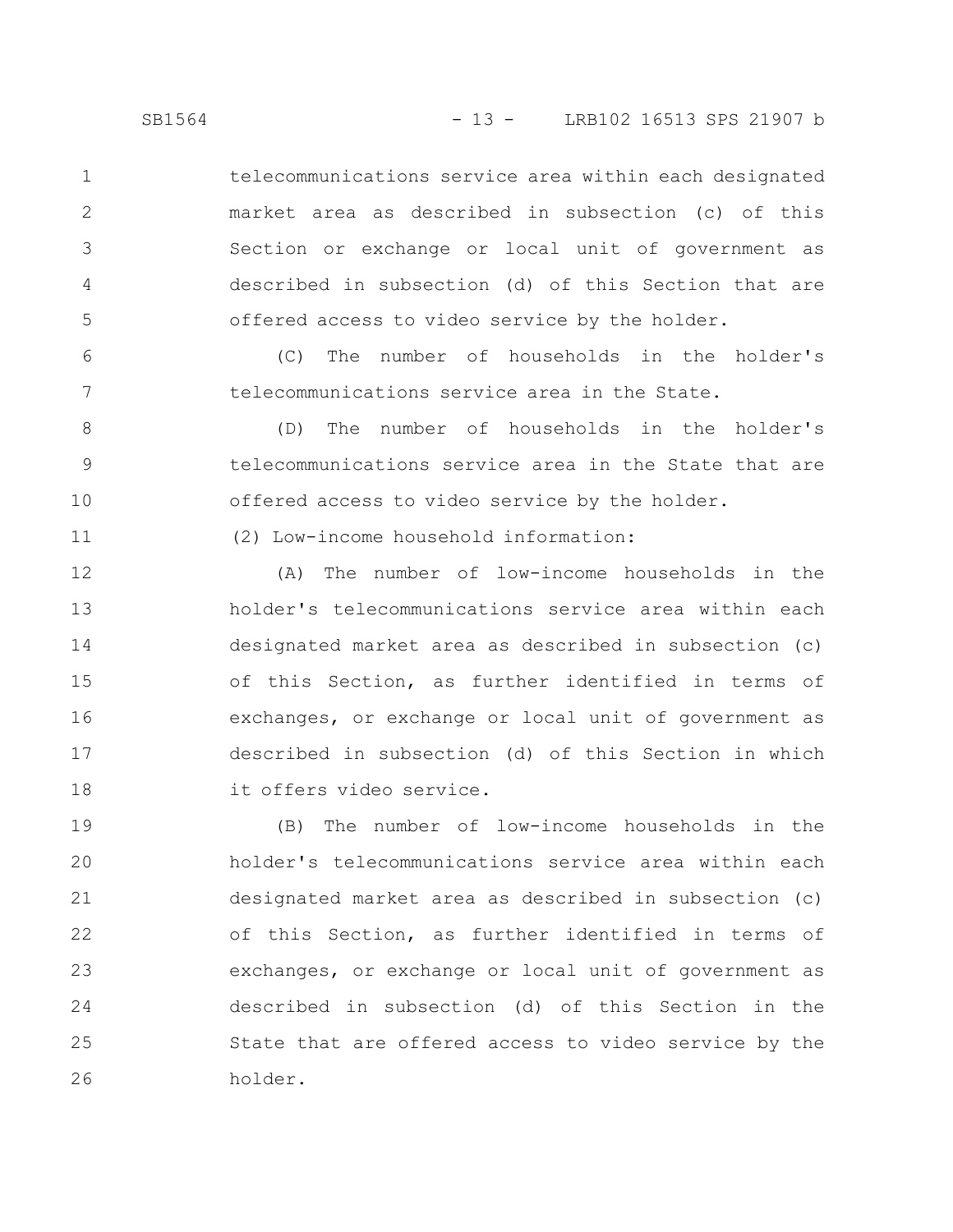(C) The number of low-income households in the holder's telecommunications service area in the State. (D) The number of low-income households in the 1 2 3

holder's telecommunications service area in the State that are offered access to video service by the holder. 4 5 6

(j-5) The requirements of subsection (c) of this Section shall be satisfied upon the filing of an annual report with the Commission in compliance with subsection (j) of this Section, including an annual report filed prior to this amendatory Act of the 98th General Assembly, that demonstrates the holder of the authorization has satisfied the requirements of subsection (c) of this Section for each of the service areas in which it provides access to its cable service or video service in the State. Notwithstanding the continued application of this Article to the holder, upon satisfaction of the requirements of subsection (c) of this Section, only the requirements of subsection (a) of this Section 21-1101 of this Act and the following reporting requirements shall continue to apply to such holder: 7 8 9 10 11 12 13 14 15 16 17 18 19 20

21

(1) Cable service and video service information:

(A) The number of households in the holder's telecommunications service area within each designated market area in which it offers cable service or video service. 22 23 24 25

26

(B) The number of households in the holder's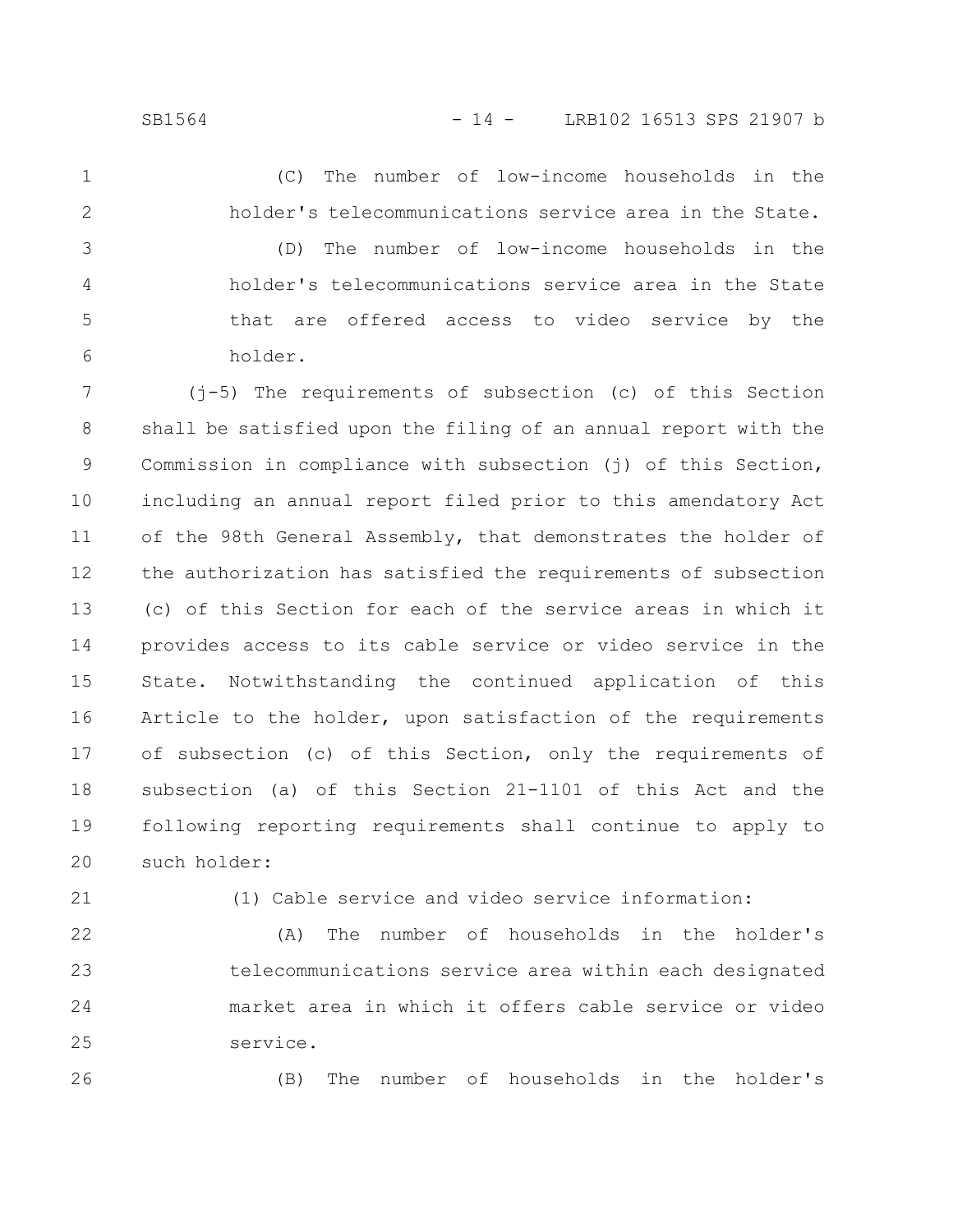telecommunications service area within each designated market area that are offered access to cable service 1 2

or video service by the holder.

(C) The number of households in the holder's telecommunications service area in the State.

(D) The number of households in the holder's telecommunications service area in the State that are offered access to cable service or video service by the holder. 6 7 8 9

(E) The exchanges or local units of government in which the holder added cable service or video service in the prior year. 10 11 12

(2) Low-income household information: 13

(A) The number of low-income households in the holder's telecommunications service area within each designated market area in which it offers video service. 14 15 16 17

(B) The number of low-income households in the holder's telecommunications service area within each designated market area that are offered access to video service by the holder. 18 19 20 21

(C) The number of low-income households in the holder's telecommunications service area in the State.

(D) The number of low-income households in the holder's telecommunications service area in the State that are offered access to video service by the 24 25 26

3

4

5

22

23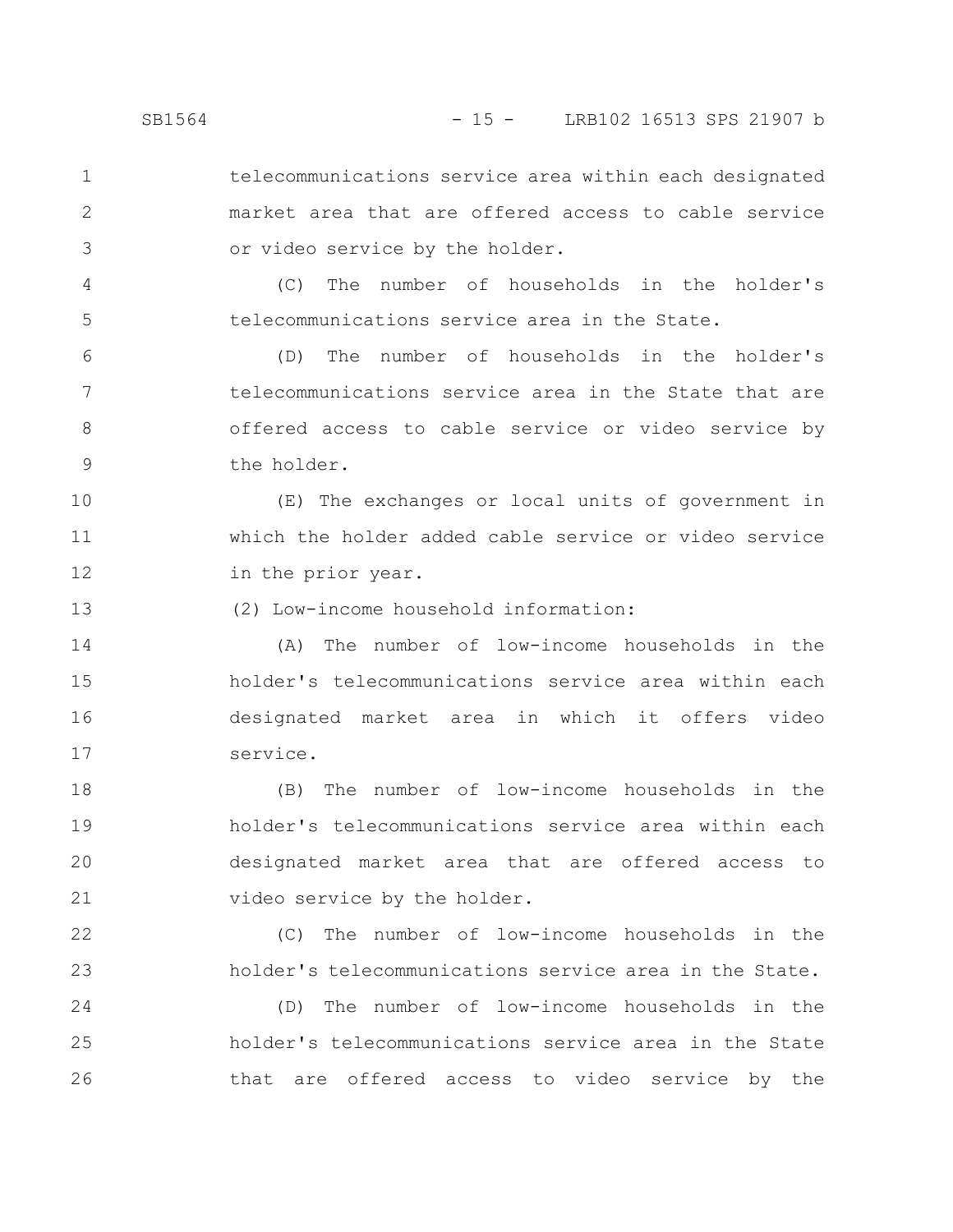SB1564 - 16 - LRB102 16513 SPS 21907 b

holder.

1

(j-10) The requirements of subsection (d) of this Section shall be satisfied upon the filing of an annual report with the Commission in compliance with subsection (j) of this Section, including an annual report filed prior to this amendatory Act of the 98th General Assembly, that demonstrates the holder of the authorization has satisfied the requirements of subsection (d) of this Section for each of the service areas in which it provides access to its cable service or video service in the State. Notwithstanding the continued application of this Article to the holder, upon satisfaction of the requirements of subsection (d) of this Section, only the requirements of subsection (a) of this Section and the following reporting requirements shall continue to apply to such holder: 2 3 4 5 6 7 8 9 10 11 12 13 14

15

(1) Cable service and video service information:

(A) The number of households in the holder's footprint in which it offers cable service or video service. 16 17 18

(B) The number of households in the holder's footprint that are offered access to cable service or video service by the holder. 19 20 21

(C) The exchanges or local units of government in which the holder added cable service or video service in the prior year. 22 23 24

(2) Low-income household information: 25

(A) The number of low-income households in the 26